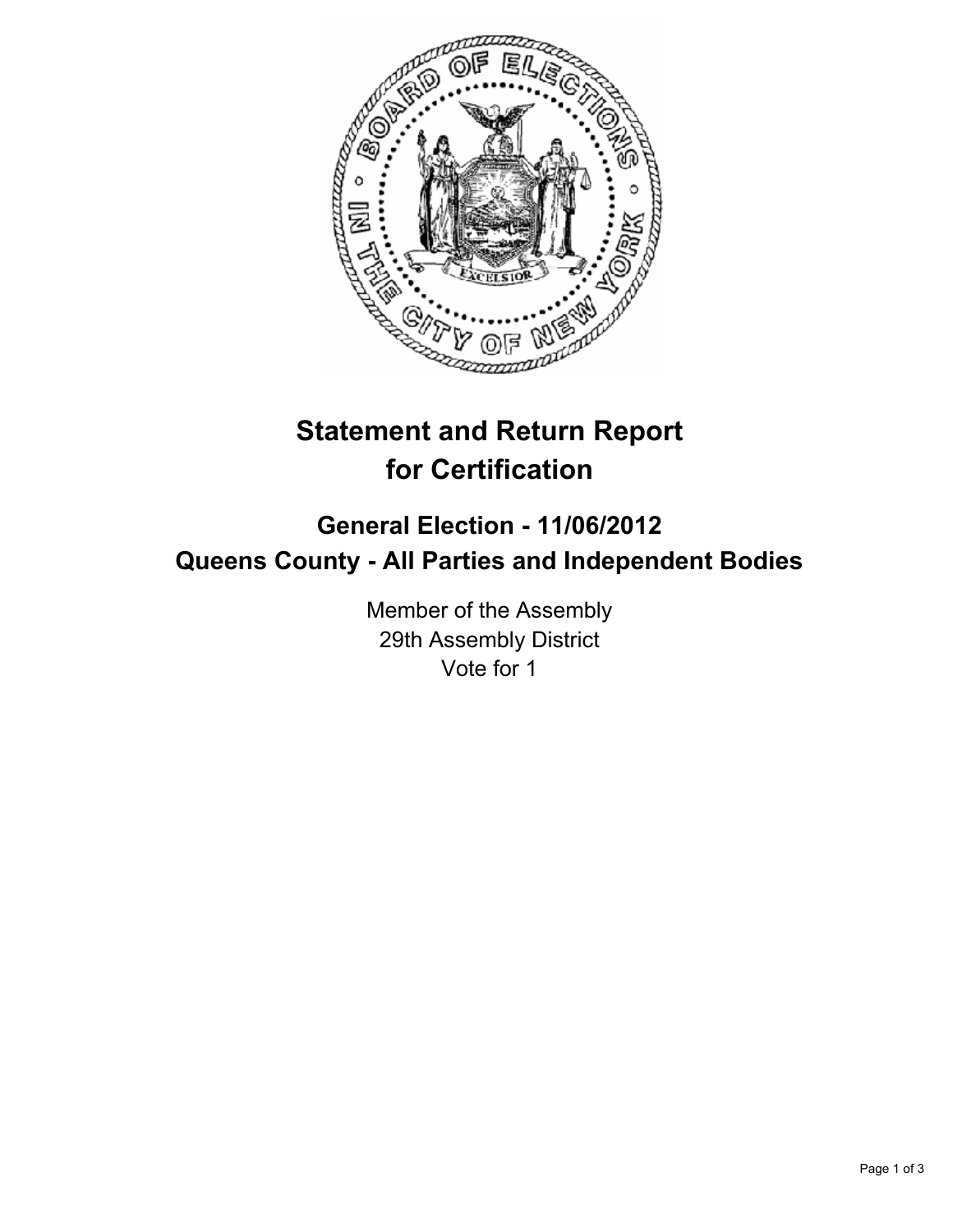

## **Assembly District 29**

| <b>PUBLIC COUNTER</b>                                    | 37,036 |
|----------------------------------------------------------|--------|
| <b>EMERGENCY</b>                                         | 33     |
| <b>ABSENTEE/MILITARY</b>                                 | 1,194  |
| <b>FEDERAL</b>                                           | 133    |
| <b>SPECIAL PRESIDENTIAL</b>                              | 0      |
| <b>AFFIDAVIT</b>                                         | 4,594  |
| <b>Total Ballots</b>                                     | 42,990 |
| Less - Inapplicable Federal/Special Presidential Ballots | (133)  |
| <b>Total Applicable Ballots</b>                          | 42,857 |
| WILLIAM SCARBOROUGH (DEMOCRATIC)                         | 36,004 |
| WILLIAM SCARBOROUGH (WORKING FAMILIES)                   | 492    |
| AMIN HERNANDEZ (WRITE-IN)                                | 1      |
| CHARLES BARRON (WRITE-IN)                                | 1      |
| COREY GUMBS (WRITE-IN)                                   | 1      |
| ERIC SOUTHWOODS (WRITE-IN)                               | 1      |
| FRANKIE MCDALE (WRITE-IN)                                | 1      |
| UNATTRIBUTABLE WRITE-IN (WRITE-IN)                       | 4      |
| W.R. LERTOLA (WRITE-IN)                                  | 1      |
| <b>Total Votes</b>                                       | 36,506 |
| Unrecorded                                               | 6,351  |